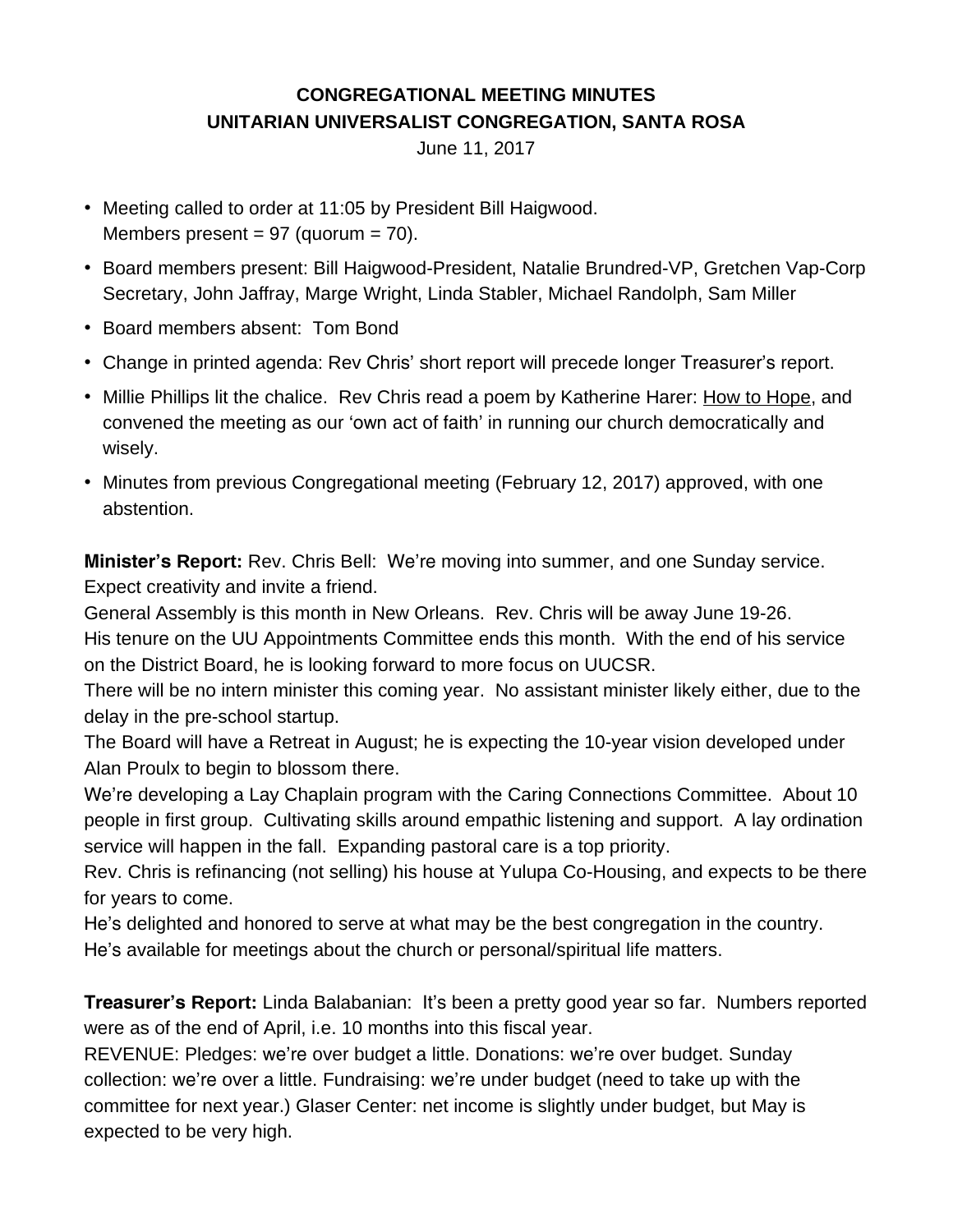EXPENSES: We're under budget, even with the outlay for upstairs improvements (\$32k) and the lack of the planned income from the pre-school (\$23k). We expect to end the year on or slightly under budgeted expenses.

CASH FLOW: good.

DEBT: About \$40k in member notes will be paid off during this fiscal year. Notes totaling \$297k are currently held by 19 UUCSR members. We expect to fully pay these off over the next 7 years. It's been a pretty stable process.

**Endowment Committee:** Michael Randolph: **VOTING ITEM.** A distribution of up to 5% of the value of the endowment is allowed if the previous year's rate of return (ROR) exceeded 5%. Last year's ROR was about 7.5%, so an allocation of up to \$10k can be made for the coming year. Proposal is to use it for remodeling the women's restroom countertops, faucets and soap dispensers. **MOTION was Called to approve not-to-exceed amount of \$10k for remodeling of the women's restroom**. **Seconded. Discussion:** Might we use this money in better ways? Hygienic improvements are the focus and are urgently needed for our Saturday program and for rentals. We should invest in good faucets. The men's restroom also needs remodeling. Can we use overage for the men's room? M. Randolph: No. If ROR is good this year, we can remodel men's room next year. **Question called. MOTION PASSED UNANIMOUSLY.**

**2017-2018 UUCSR Budget:** Treasurer Linda Balabanian: **VOTING ITEM**. Clarification: endowment distribution has to be used the year it's distributed. We will only use what's needed for the approved purpose. Today's budget discussion refers to handout sheet that compares FY2016/17 to FY2017/18.

REVENUE: We're asking for/planning on an increase of \$18.3k in pledges next fiscal year. We've added a category (an experiment) to reflect that new pledges, and changes in pledges, happen on an ongoing basis now that we don't do a once-a-year pledge drive. EXPENSE: We've added a discretionary amount for members pursuing ministry — hope to increase it in the future. Q: Pianist salary: \$200/week. Q: 69% increase in hourly wage category?: An administrative correction, in which a staff member was moved from salary to hourly to correct the last budget. Q: Was there really an \$11k reduction in benefits? Yes. **MOTION made to approve the 20170-2018 Budget as submitted. Seconded. No further discussion. MOTION PASSED UNANIMOUSLY.**

**Pre-School Update:** Glaser Center Committee - Linda Balabanian: We're looking to have RE wing used by community pre-school, and had hoped to start this August (the school can only start in August.) Have to remodel restroom for children. We will combine existing restroom plus RE closet. Local contractors are very busy. Construction will take place over this coming year. Will be paid for mostly by pre-school. We'll "chip in." August 2018 is now the expected start date for Community Pre-School.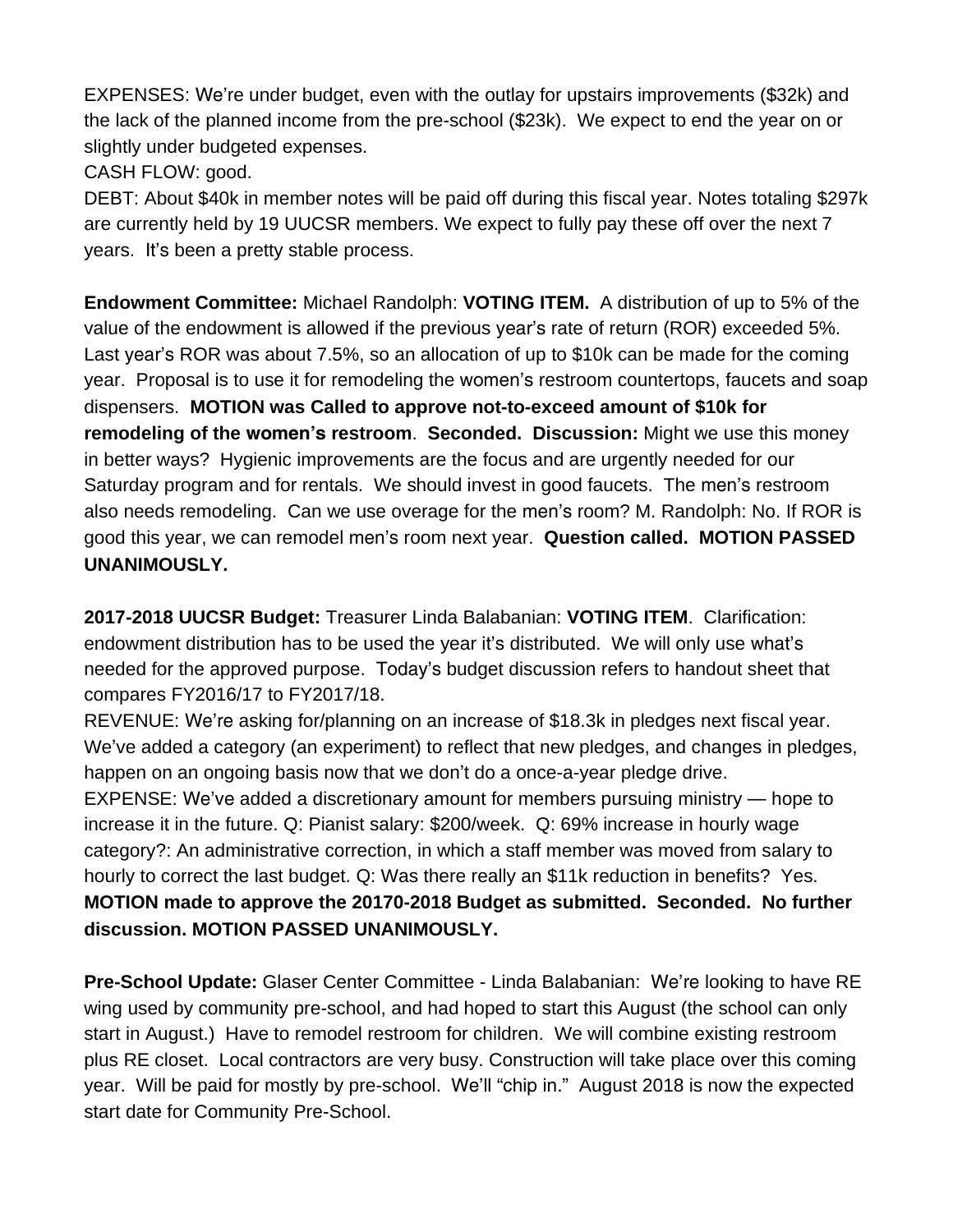**Acknowledgement:** Rev. Chris: After 4 years as our treasurer, Linda is stepping down. She's made tremendous contributions to UUCSR. She focuses on making this a place people want to come to. She works with the assumption of growth. She's creative. Among her great legacies: no annual pledge drive — and it's working! Many thanks for her beautiful mission. Michael Randolph will be taking her place in the new fiscal year.

**UUCSR Naming Opportunities:** Natalie Brundred: Earlier this year, discussion about naming Rm. 545 set in motion a process to define how we'll do naming going forward. A committee consisting of Bill Haigwood, Natalie Brundred and Richard Senghas was formed. Current plan: Richard Senghas is writing up a policy, once the committee has approved it, they will get feedback from selected members of the congregation, then send a draft to the board for review. Once that has happened, will bring to the congregation at a Congregational Meeting for final approval. The policy may be ready for review by October or February. Looking to create transparency and inclusiveness. Once a naming policy is adopted, we'll name Rm. 545. Suggestions from the congregation: a box to collect input re names; some mechanisms for input from the congregation; a contact person to whom we can funnel input to drafters of the policy.

**Sanctuary for Immigrants, Status Update:** Intern Minister Millie Phillips: The UUCSR Board is looking at becoming a sanctuary church and reviewing several legal, liability, accommodations, and translation considerations. Church-provided sanctuary is in an honored tradition, but is not usually based in law. Sanctuary means a lot of things — it's not just a building. It includes working for human rights in any setting, meeting actual needs of the community in need, and working effectively within existing realities. What's needed most right now: a rapid response network to witness ICE detention of immigrants, and trained people to accompany detainees at hearings. UUCSR is supporting the North Bay Organizing Project (NBOP) by hosting a Legal Observer Training at the UUCSR on Saturday, June 24th, 1-3 pm. As part of this project, NBOP is establishing a 24-hour hotline. Register here: [http://nbop.nationbuilder.com/legal\\_observer\\_training.](http://nbop.nationbuilder.com/legal_observer_training) Questions, contact: [sshaw@northbayop.org.](mailto:sshaw@northbayop.org) Training will be by San Francisco-based Immigrant Liberation Movement, with Spanish translation.

**Nominating Committee:** Eric Fisher: **VOTING ITEMS.** Clarification: the Nominating Committee nominates members of the Board, the Endowment and Nominating Committees, and District and General Assembly delegates. The committee is working on increasing accessibility for input from the congregation. The Nominating Committee has 5 members, each serving 2-year terms (and who can serve a second term.) The current Nominating Committee put forward 3 people to represent the UUCSR at the UU General Assembly, June 21-25 in New Orleans: Carol Kraemer; Susan Panttaja; Natalie Brundred. Rev. Chris